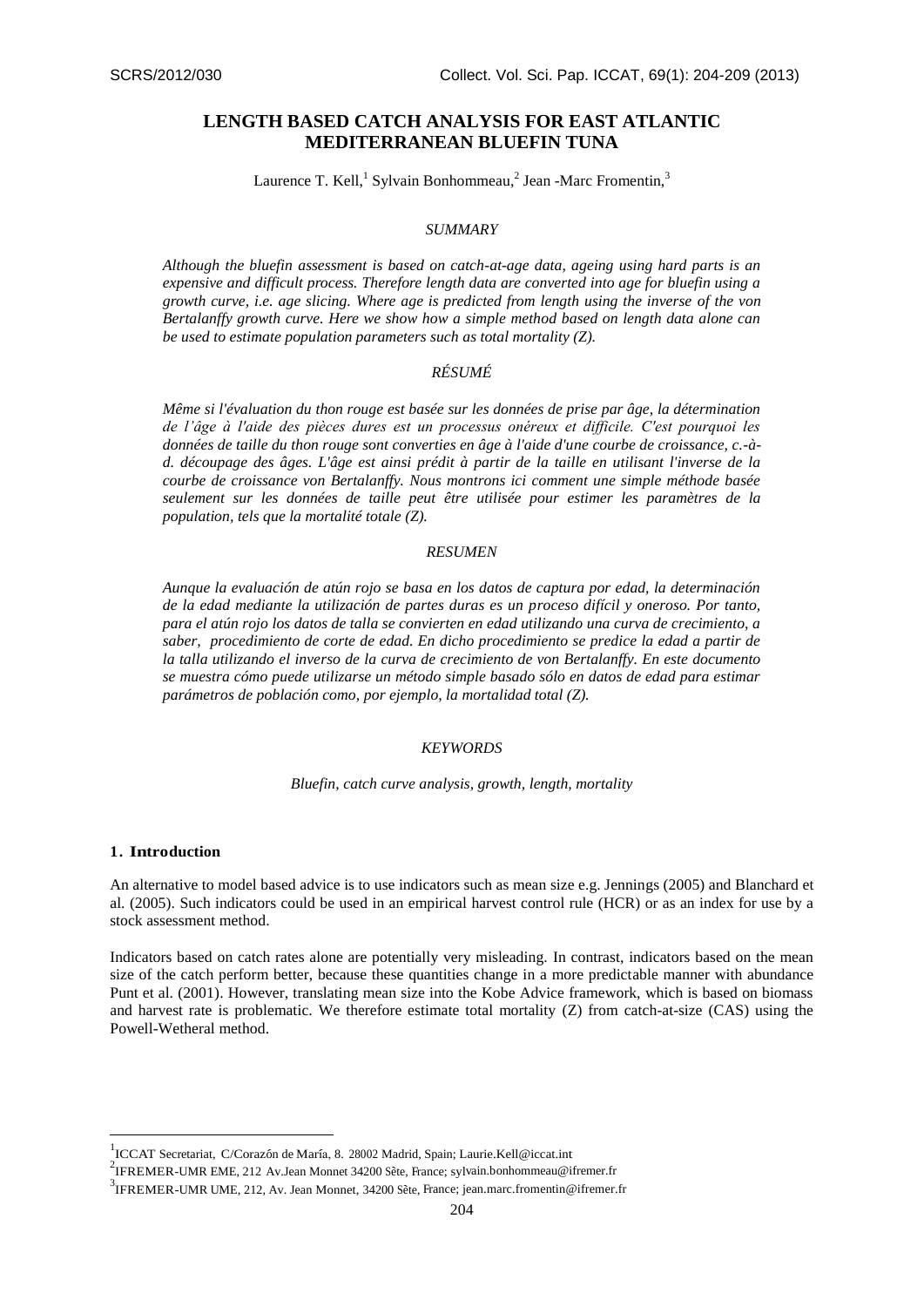#### **2.Materials and Methods**

Beverton and Holt (1956) developed a method to estimate population parameters such as total mortality (Z) from length data e.g.,

$$
Z = K \frac{L_{\infty} - \bar{L}}{\bar{L} - L^{t}} \tag{1}
$$

Where L∞ and K are parameters from the von Bertalanffy growth equation. Lt is a given size in a sample and L is the mean size of all individuals larger than Lt .So that L − Lt is the difference between a particular length and the mean of all greater lengths.

This equation was extended to estimate growth and mortality parameters by Wetherall et al. (1987). Where it is assumed that the right hand tail of a length frequency distribution is determined by the asymptotic length  $L\infty$  and the ratio between Z and the growth rate K.

Rearranging equation 1 gives

$$
\bar{L} - L^t = a + bL^t \qquad (2)
$$

where Lt takes any value between the smallest and largest sizes and allows the parameters a and b to be estimated by linear regression, which can be used to estimate  $L\infty$  and K

$$
L_{\infty} = -a/b \tag{3}
$$

$$
\frac{Z}{K} = \frac{-1-b}{b} \tag{4}
$$

Other simple methods such as catch curve analysis based on age slicing require that K and L∞ are known. The Powell-Wetherall method only requires an estimate of K to estimate Z since L∞ is estimated by the method as well as  $Z/K$ . If K is unknown then relative Z can be calculated using equation 4 from different years

As well as assuming that growth follows the von Bertalanffy growth equation, it is also assumed that the population is in a steady state with constant exponential mortality, there are no changes in selection pattern of the fishery and recruitment is constant. These assumptions are violated for an analysis of catch-at-size data from a single year. Therefore Gedamke and Hoenig (2006) extended the Powell-Wetherall method for use in nonequilibrium situations. However, in this study we are simply evaluating whether catch-at-size data could potentially be of use and so are less concerned about the bias due to assuming equilibrium.

#### **3. Results and Discussion**

The length frequency data from 2000 to 2011 are plotted in **Figure 1** and the corresponding Powell-Wetherall plots in **Figure 2**.

The Powell-Wetherall plots for 2000 to 2006 all show an initial decline followed by an increase at a length of about 75cm. The curves then reach a peak at length of about 125cm followed by another decline. This could be caused by biomodal size distribution or selection pattern. In constrast from 2007 onwards the Powell-Wetherall plots appear to show a linear decline, which suggest that Z and the selection pattern is now even across lengths.

However, there appears to be problems with violations of the assumptions, particularly that of constant recruitment, and so the length frequency distribution is very variable within and between years.

If first size in the analysis corresponds to a larger size class (e.g., spawners) the effects of variable year-class strength are less apparent. Therefore we repeated the analysis for fish greater than 200cm. The length frequencies are shown in **Figure 3** and the corresponding Powell-Wetherall plots in **Figure 4**.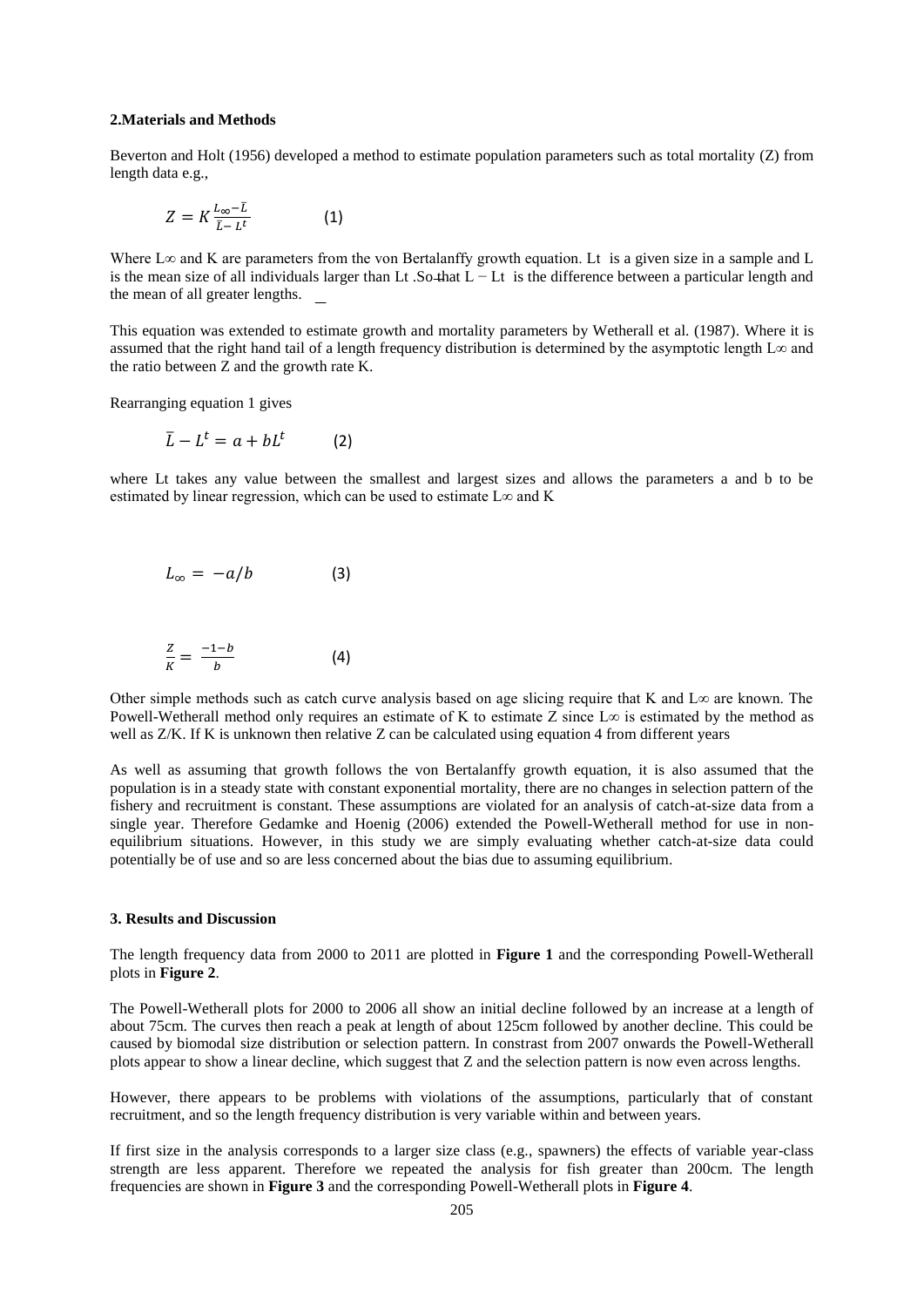The length frequencies for fish greater than 200cm for 2008 to 2011 appear to show a rebuilding of the spawning stock. However, in 2009 (as in other years) a single size class obscures the pattern; this is probably due to a problem with the data or how samples were raised to the total catch.

The corresponding Powell-Wetherall plots are shown in **Figure 4**, a steeper slope of the regression corresponds to a lower Z. Comparison across rows suggests that Z has declined for larger fish between 2008 and 2011.

Although this is a relatively simple method (only requiring K to be known to estimate Z), the size distribution of larger fish does potentially appear to be a useful indicator. Such an indicator may also make biological and economic sense making it be easier to explain in discussions with stakeholders. However, like catch per unit effort and reported catch, it will be sensitive to a wide variety of biases. Therefore before it could be used within a management framework a Management Strategy Evaluation (MSE) should be conducted.

### **References**

- Beverton, R. and S. Holt, 1956, Review of method for estimating mortality rates in exploited fish populations, with special reference to sources of bias in catch sampling. *Rapports et Proces-Verbaux.*, 140(1):67-83.
- Blanchard, J., N. Dulvy, S. Jennings, J. Ellis, J. Pinnegar, A. Tidd, and L. Kell, 2005, Do climate and fishing influence size-based indicators of celtic sea fish com- munity structure? *ICES Journal of Marine Science: Journal du Conseil*, 62 (3):405-411.
- Gedamke, T. and J. Hoenig, 2006, Estimating mortality from mean length data in nonequilibrium situations, with application to the assessment of goosefish. *Transactions of the American Fisheries Society*, 135(2):476- 487.
- Jennings, S., 2005, Indicators to support an ecosystem approach to fisheries. *Fish and Fisheries*, 6(3):212–232.
- Punt, A., R. Campbell, and A. Smith, 2001, Evaluating empirical indicators and reference points for fisheries management: application to the broadbill swordfish fishery off eastern Australia. *Marine and freshwater research*, 52(6):819-832.
- Wetherall, J., J. Polovina, and S. Ralston, 1987, Estimating growth and mortality in steady-state fish stocks from length-frequency data. In *ICLARM Conf. Proc*, volume 13, pages 53-74.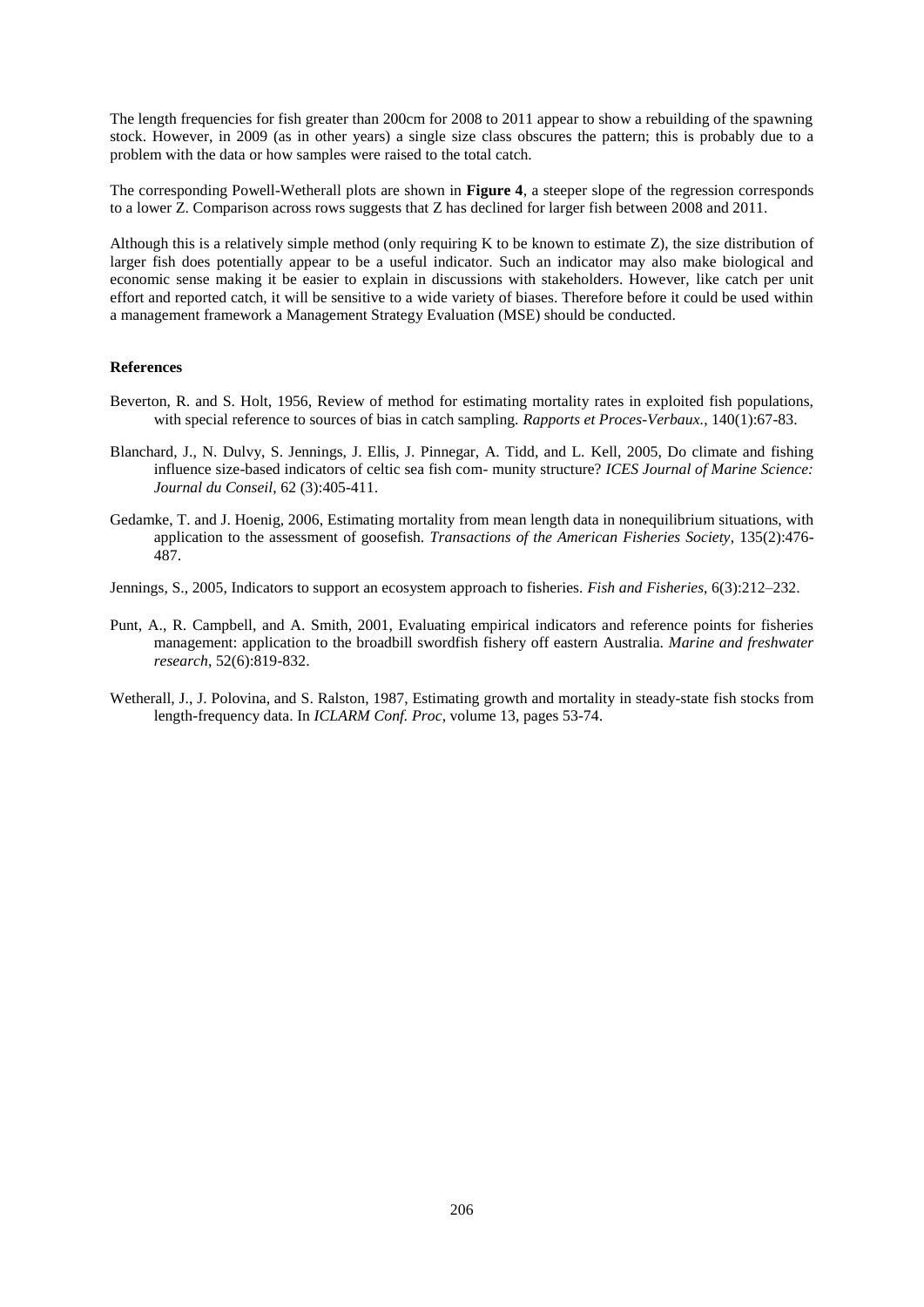

**Figure 1.** Length frequency distribution.



**Figure 2.** Powell-Wetherall plot of L−Lt against Lt , red line is a linear regression fitted to lengths greater than 100cm.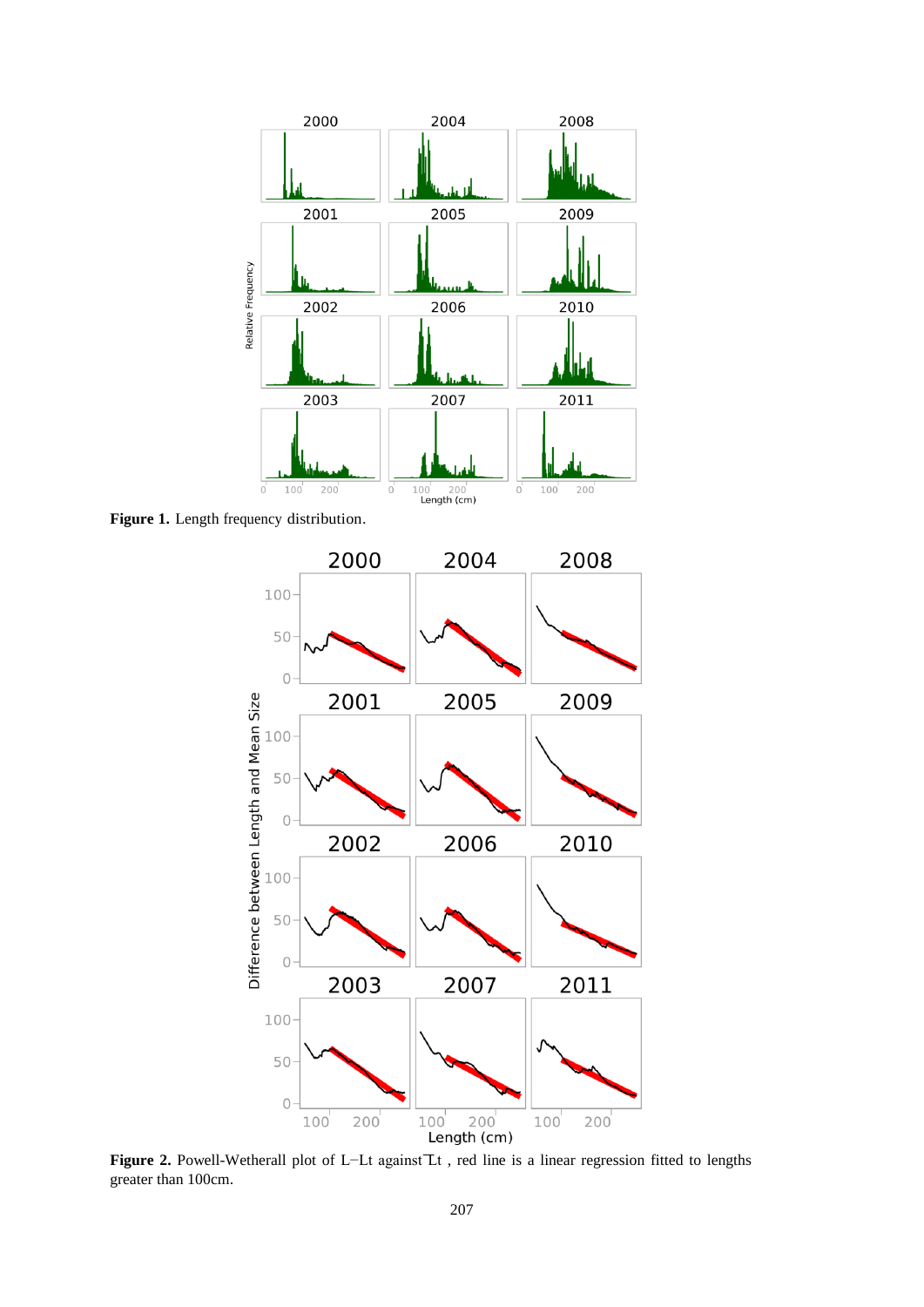

Figure 3. Length frequency distribution for fish greater than 200cm.